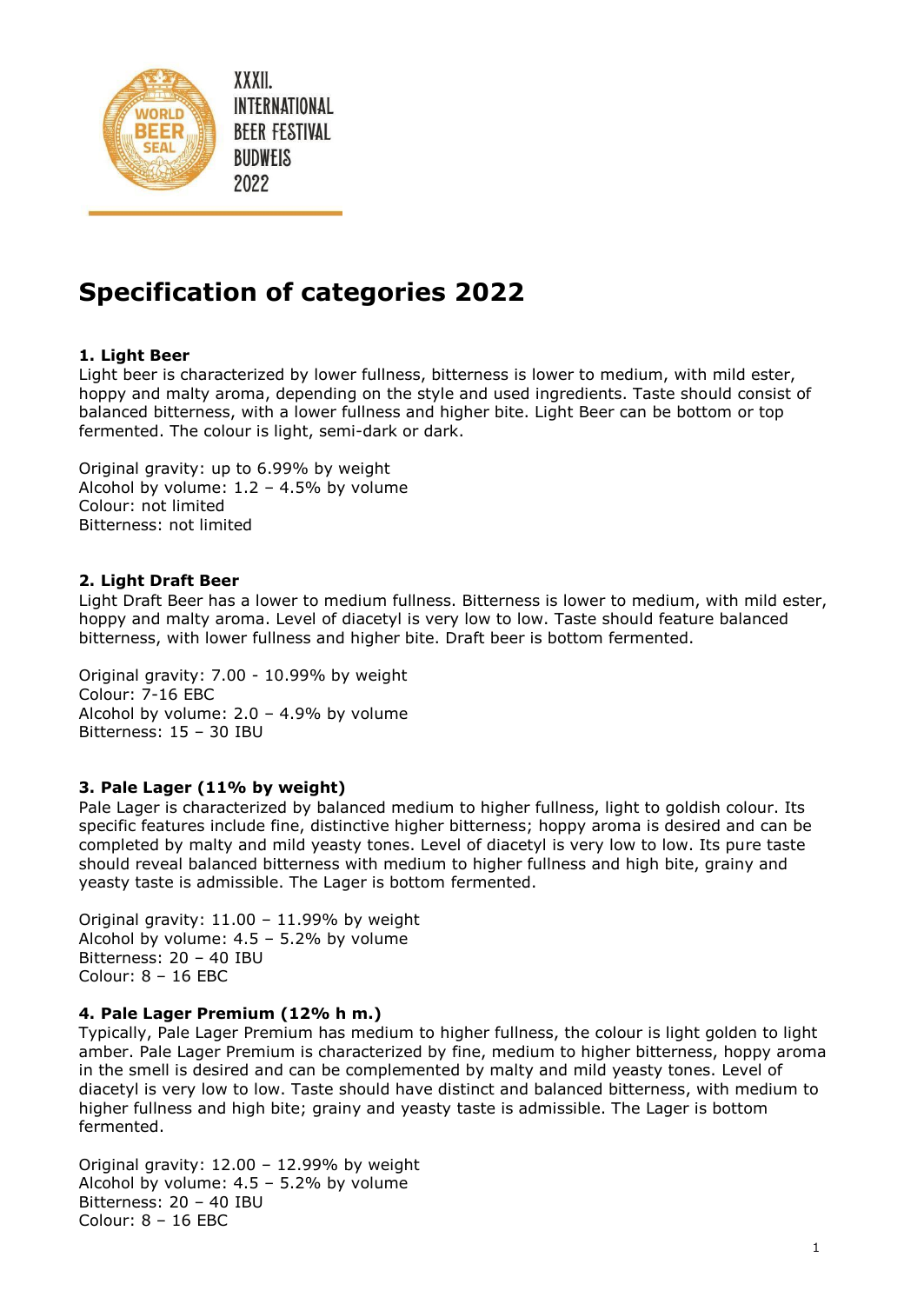## **5. Strong Pale Beer**

Bottom fermented, full body with well-balanced bitterness and a higher alcohol content, which should not play the dominant role in the overall impression. Of yellow to light amber colour. Hoppy aroma can prevail, with light yeasty, fruity and ester tones. Taste boasts distinct malty fullness in harmony with medium to higher bitterness and pleasant finish. A very low-level of diacetyl is admissible.

Original gravity: min. 13.00% by weight Alcohol by volume: 5.9 – 8.0% by volume Bitterness: 10 – 45 IBU Colour: 7 – 30 EBC

## **6. Semi-Dark Beer**

Bottom fermented beer with lower to medium fullness with malty to mild caramel taste and finely tuned bitterness. The caramel taste can be distinctive, but should not dominate and go with medium bitterness and alcohol. Of dark amber to light brown colour. Medium bitterness should tally with fullness.

Original gravity: min. 7.00% by weight Alcohol by volume: 2.0 – 8.0% by volume Bitterness: not determined Colour: 15 – 50 EBC

## **7. Dark Draft Beer**

Bottom fermented Dark Draft Beer is characterized by lower to medium fullness, with light to medium sweetish malty, caramel to roasted taste. The colour is dark brown or black. Bitterness should be tuned to lower to medium fullness.

The beer is made from dark malts, caramel malts or coloured malts in mixture with light malts.

Original gravity 7.00 – 10.99% by weight Alcohol by volume2.0 – 4.7% by volume Bitterness 15 – 35 IBU Colour50 and higher EBC

#### **8. Dark Lager**

Czech Dark Lager features medium to high fullness with sweetish malty, caramel to roasted taste. The colour is dark brown or black. Medium bitterness should tally with higher fullness. The Lager is made from dark malts, caramel malts or coloured malts in mixture with light malts. Dark Lager is bottom fermented.

Original gravity: 11.00 – 12.99% by weight Alcohol by volume:  $4.5 - 5.5%$  by volume Bitterness: 15 – 30 IBU Colour: 50 and higher EBC

#### **9. Strong Dark Beer**

Strong dark beer is characterized by higher fullness with sweet, malty, caramel to roasted taste. The colour is dark brown or black. Lower to medium bitterness should be tuned to higher maltiness.

Original gravity: min. 13.00% by weight Alcohol by volume: 5.9 – 8.0% by volume Bitterness: 15 – 60 IBU Colour: 50 and higher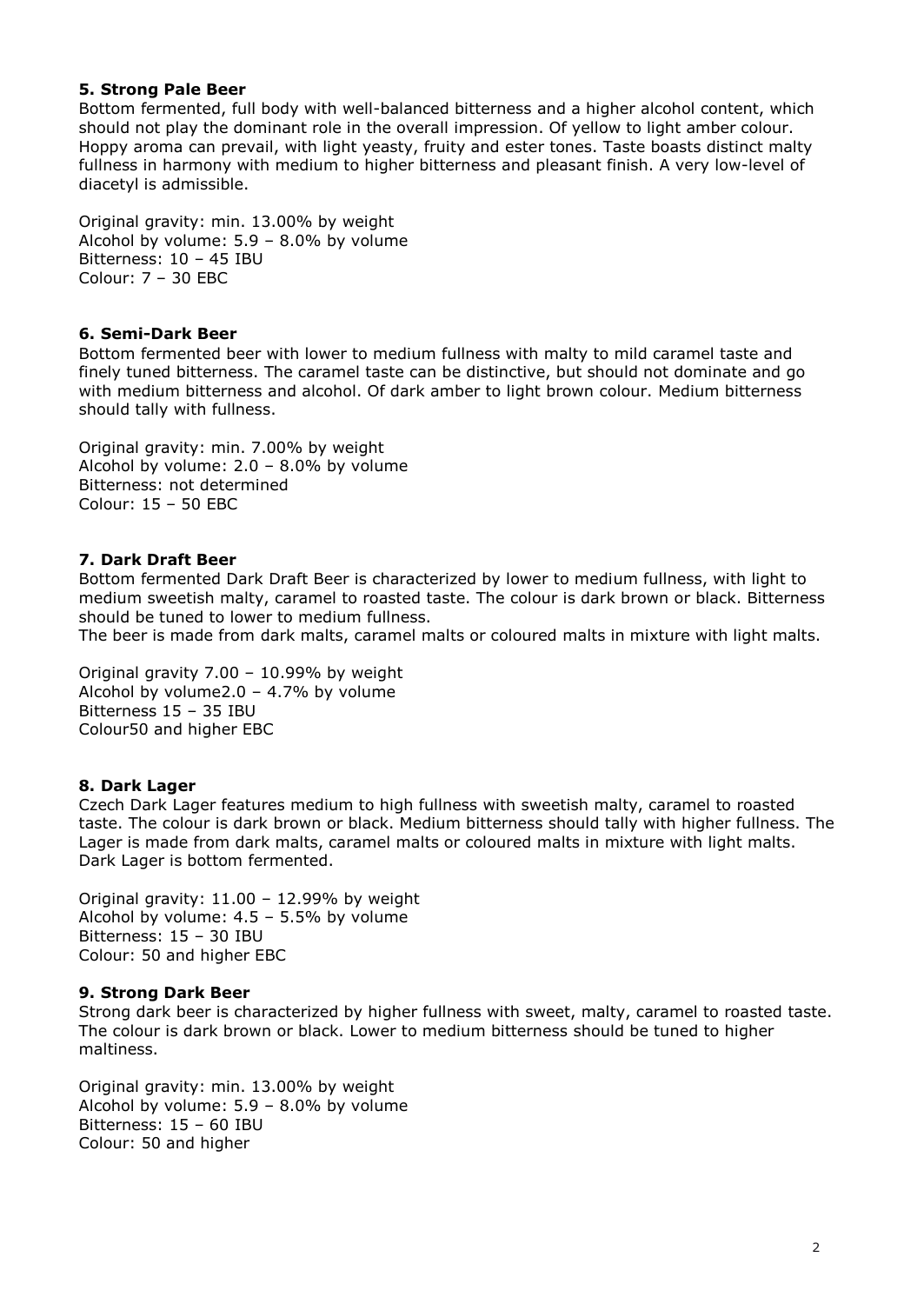# **10. Extra Strong Beer**

Very strong full malty body with a well-balanced lower or higher bitterness and a high alcohol content, distinctive in its taste and aroma. The use of malted and non-malted ingredients is permitted. Hoppy aroma can be dominant, while accompanied by yeasty, fruity and ester tones. Of light, amber, semi-dark to dark colour. The beer can be bottom or top fermented. Harmony of the individual taste components is the main property to be evaluated.

Original gravity: not determined Alcohol by volume: 8.0% by volume and higher Bitterness: not determined Colour: not determined

## **11. Wheat Beer**

Wheat Beer is distinguished by sweet malty taste and distinctive yeasty, ester and fruity (banana, citruses, cloves, coriander or vanilla) aftertaste and strong opacity. Bitterness is very low and should not get in the way of the bready, wheat and full taste of the beer. The colour of the light variety is most often light to strawy, or amber in the case of beer of higher gravity. Semi-dark wheat beer can be of a higher colour, with caramel undertones in taste. Dark Wheat Beer can taste of caramel and roasted and colouring malts. Opacity and content of yeast cells in the beer is high. Wheat Beer must be made with a proportion of used wheat malt extract higher than one third of the total weight of the delivered extract.

Original gravity: not determined

Alcohol by volume: min. 1.2 – 8.0% by volume Bitterness: not determined Colour: not determined

# **12. American Pale Ale (APA)**

American Pale Ale is top fermented ale, of light, goldish to amber colour. The ale is refreshing, with lower to medium fullness and mild malty aroma, with fine caramel tones, accompanied by distinctive hoppy taste, with citrusy, fruity or flowery undertones. Its taste boasts fruit esters, with fading long-lasting hoppy bitterness. The bite can be lower.

Original gravity: max. 13.99% by weight Alcohol by volume: min. 1.2 – 6.6% by volume Bitterness: 30 – 40 IBU Colour: 8 – 20 EBC

# **13. American India Pale Ale**

India Pale Ale can be of yellow to dark copper colour. Its typical features include intensive hoppy aroma and high bitterness of American, English or other aromatic hops. Mild malty aroma with low caramel tones is accompanied by characteristic hoppy aroma with resin, citrus, fruity or flowery tones. The earthy and hoppy character shows mainly in the fading taste. Bitterness is high to very high, with distinct aroma, which plays the dominant role and fades long. Medium full malty body with mild caramel taste and medium to strong fruity and ester taste.

Original gravity: 14.00 – 17.99% Plato Alcohol 5.5 – 8.0% by volume Bitterness 35 and higher IBU Colour 15 – 30 EBC

#### **14. American Imperial IPA**

Imperial IPA, of dark golden to dark chestnut colour, balanced higher bitterness and a high alcohol content. Medium sweet aroma with caramel, honey tones is accompanied by dominant hoppy aroma and taste of resin, citrusy, fruity or flowery tones. Its earthy and hoppy character shows mainly in the fading taste. Bitterness is high to very high and can be slightly veiled by fruit esters. The main feature to be evaluated is the harmony of the long-lasting bitter aftertaste with a high alcohol content, and its aroma or taste should not give a pungent impression.

Original gravity: 18.00 – 24.99% Plato Alcohol: min. 7.5% by volume Bitterness 60 and higher IBU Colour 15 – 30 EBC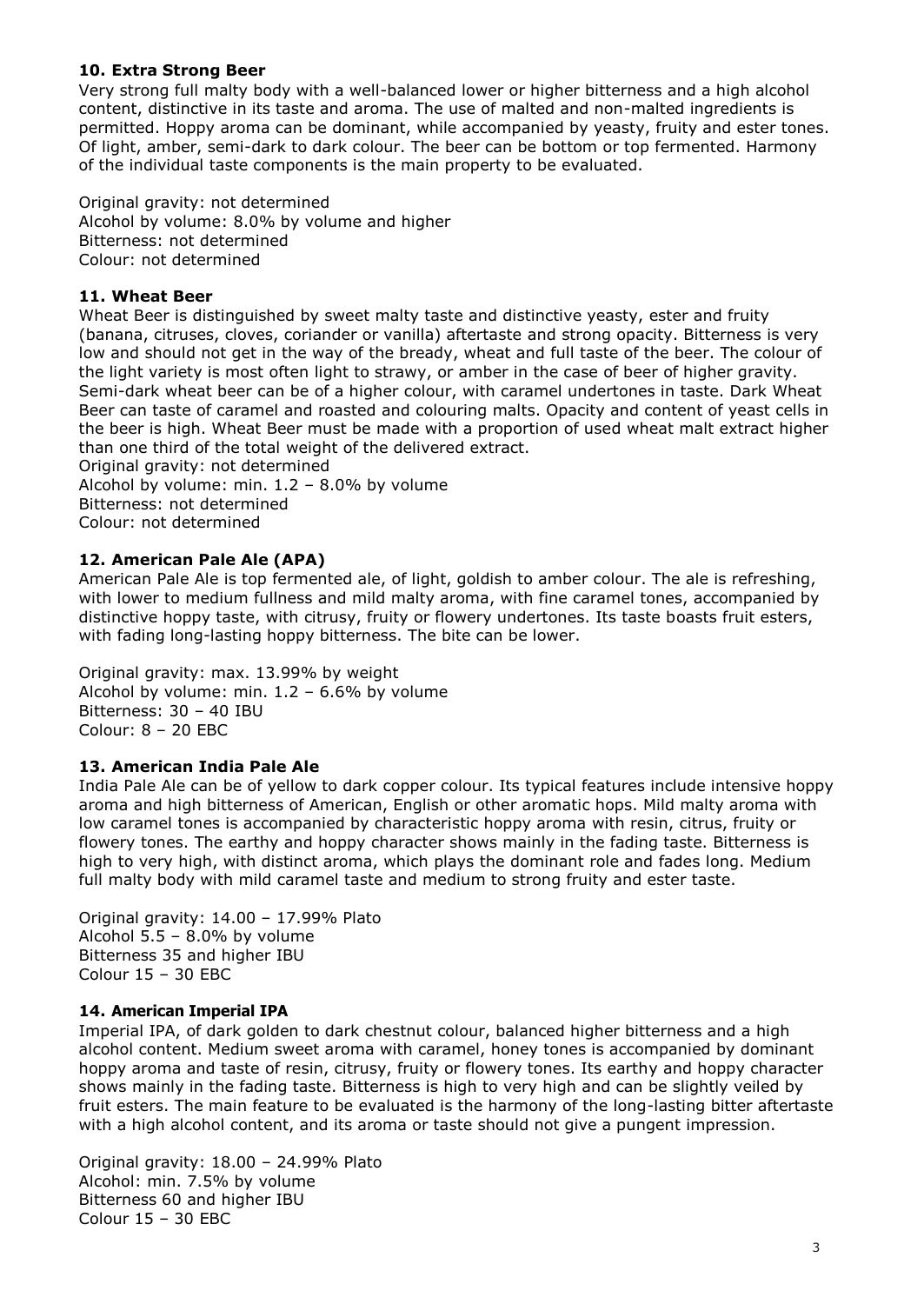# **15. English Pale Ale (EPA)**

English Pale Ale has a medium or low bitterness and medium to higher fullness with lower bite. Amber or light brown are its typical colours. The taste consists of higher full malty body with caramel tones, distinctive and specific hoppy aroma of the used English hops, where the earthy character, herbs, esters and fruity aroma are noticeable at the very least. Lower to medium bite is acceptable.

Original gravity: max. 11.00 – 15.99% by weight Alcohol by volume: min. 4.5 – 7.2% by volume Bitterness: 15 – 45 IBU Colour: 15 – 45 EBC

## **16. India Pale Lager (IPL)**

IPL is cold- and bottom-fermented lager. Colour is strawy to dark golden. The taste and aroma of hops used in the cold-fermentation process is dominant and its aroma is similar to that of IPA. The taste should show distinctive and balanced bitterness with medium to higher fullness and high bite, grainy and yeasty taste is admissible.

Original gravity: max. 11.00 – 15.99% by weight Alcohol by volume: min. 4.5 – 7.2% by volume Bitterness: 20 – 45 IBU Colour: 7 – 50 EBC

## **17. Brown Ale**

Brown Ale is top fermented beer of the English style, of copper to dark brown colour. Taste and aroma are highlighted by the dominant aroma of caramel, chocolate and hazelnuts malts, complete with aroma of earthy or fruity hops. Of medium to higher bitterness. The ale has medium fullness, with lower to medium bite.

Original gravity: max. 11.00 – 15.99% by weight Alcohol by volume: min. 4.5 – 7.2% by volume Bitterness: 20 – 50 IBU Colour: 25 – 45 EBC

#### **18. Black IPA**

India Black Ale is dark brown or black, with a higher alcohol content. The ale is characterized especially by intensive hoppy aroma and high bitterness of American, English or other aromatic hops, which gradually bleeds with bitter roasted tones. The earthy and hoppy character emerges mainly in the fading of the taste. Bitterness is high to very high and its distinctive aroma is the dominant feature. Other typical characteristics include higher fullness with malty, caramel to roasted taste and bitter-sweet aftertaste.

Original gravity 13.00 – 20.99% by weight Alcohol (% vol.) 6.0 – 10.0% by volume Bitterness 60 and higher IBU Colour50 and higher EBC

#### **19. Stout**

Colour is deep black. First, the light caramel aroma appears, later succeeded by typical tones of dry roasted bitterness in the end. The dry roasted character of the taste and aroma is the result of roasted barley, which, in combination with roasted malts, enriches Stout with just the right coffee taste. Stout can have dry or sweet taste. Mostly, it will leave dry, slightly astringent feeling in the mouth. Though hoppy aroma is usually delicate, bitterness of hops and that of roasted malt are in perfect harmony and neither is distinctly dominant.

Original gravity9.00 – 17.99% by weight Alcohol (% vol.) 3.5 – 8.0% by volume Bitterness 60 and higher IBU Colour80 and higher EBC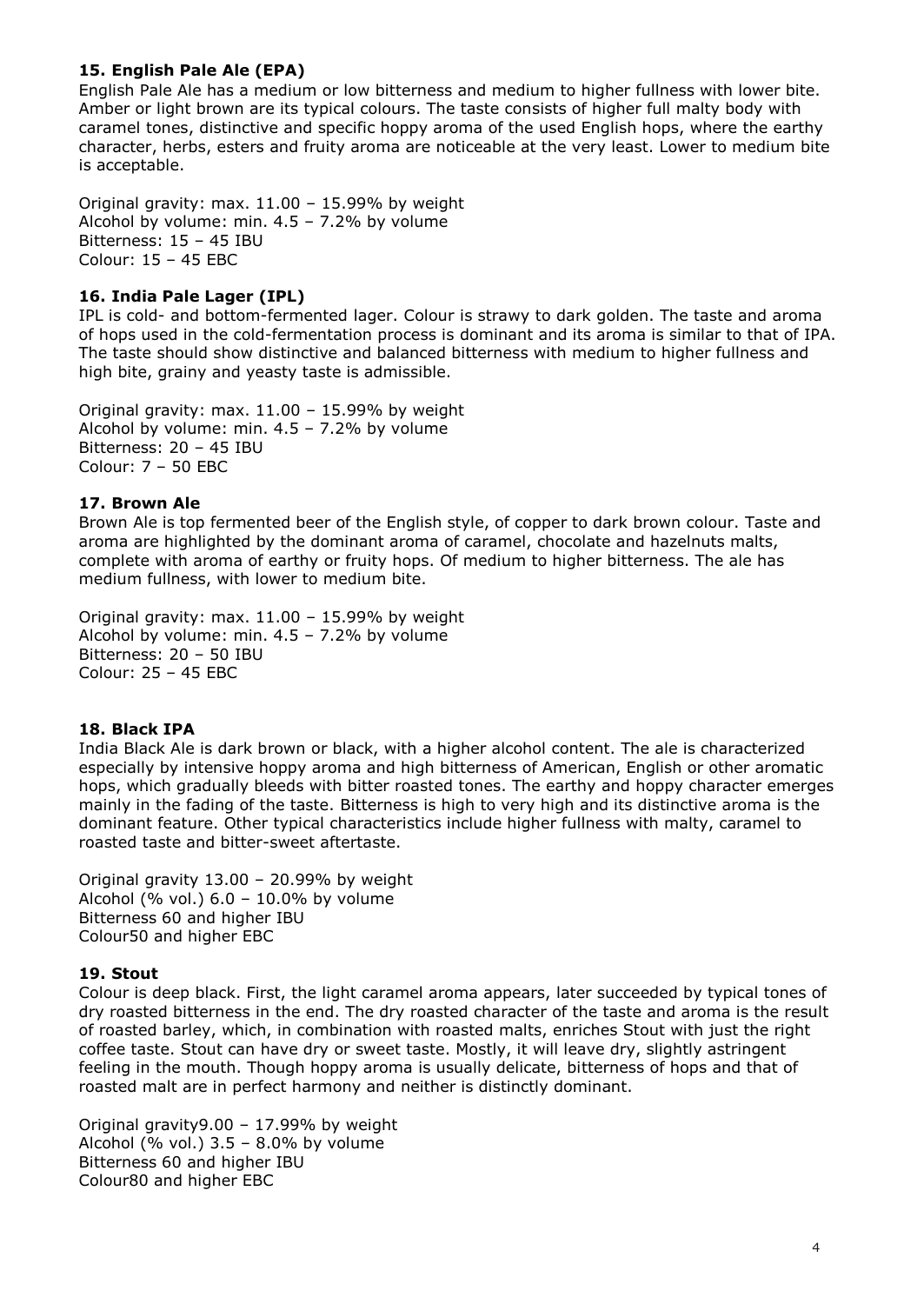# **20. Porter**

Colour is deep brown to black. The taste is highlighted by dark malt with tinges of coffee, dark chocolate or roasted flavours. The malty or sweetish impression is the first to appear but retreats fast. Apart from mild to strong bitterness of hops, Porter can have slightly astringent aftertaste. Porter can be bottom or top fermented.

Original gravity 18.00% by weight and higher Alcohol: 7.5% by volume and higher Bitterness: 30and higher IBU Colour: 40 and higher EBC

#### **21. Sour** (Sour beer)

Sour beer can be flavoured or unflavoured top fermented, spontaneously fermented by means of wild yeast cells, or top fermented by bacteria /e.g. Lactobacillus, Brettanomyces, etc./. Fruit sour beer is characterized by fruit, fruit juice or fruit extract added to first or secondary fermentation. Other ingredients can be used for the production of sour beer, such as sea salt, coriander, etc. Hoppy aroma is very light. Though a dominant feature in the taste, acid should be reminiscent of lactic acid or citric acid and should not have too strong a character of acetic acid. Alcohol, as well as bitterness, are in the background in the taste and aroma.

Original gravity: 5.00 – 17.99% by weight Alcohol: not determined Bitterness: not determined Colour: not determined

## **22. NEIPA (**New England IPA)

New England IPA is top fermented and features extreme opacity. Bitterness is veiled in juicy and very fruity fresh taste, originated only in aromatic hops and the type of yeast cells used. Aroma ranges from tropical fruit to citruses. The Ale has a very full body. It is highly sparkling, with short aftertaste.

Original gravity: 10.00 to 18.99% by weight; Colour: 7-16 EBC Alcohol by volume:  $4.0 - 8.5%$  by volume Bitterness: 30 – 70 IBU

#### **23. Unfiltered Beer**

Beer that has not been filtered, can be top and bottom fermented.

#### **24. Yeast Beer**

Beer made by adding additional pure yeast culture or a fermenting wort portion to finished beer, can be top and bottom fermented.

#### **25. Non-alcoholic Beer**

Non-alcoholic beer can be bottom and top fermented. Bitterness is lower to medium, aroma and taste can have wort undertones or be malty, hoppy. Other than barley malts can be used for production. Non-alcoholic beer need not be filtered.

Original gravity: not determined Alcohol: max. 0.5% by volume Bitterness: not determined Colour: not determined

#### **26. European Lager – Vienna Lager, Märzen – Oktoberfest**

European Lager is bottom fermented and it is characterized by balanced medium to higher fullness, light, goldish to copper colour, with fine, lower bitterness, higher fullness and strong malty and bready taste. Aroma of aromatic hops is inacceptable. Bite is mostly low.

Original gravity: 11.00 – 13.99% by weight Alcohol by volume:  $4.5 - 5.8\%$  by volume Bitterness: 15 – 30 IBU Colour: 18 – 30 EBC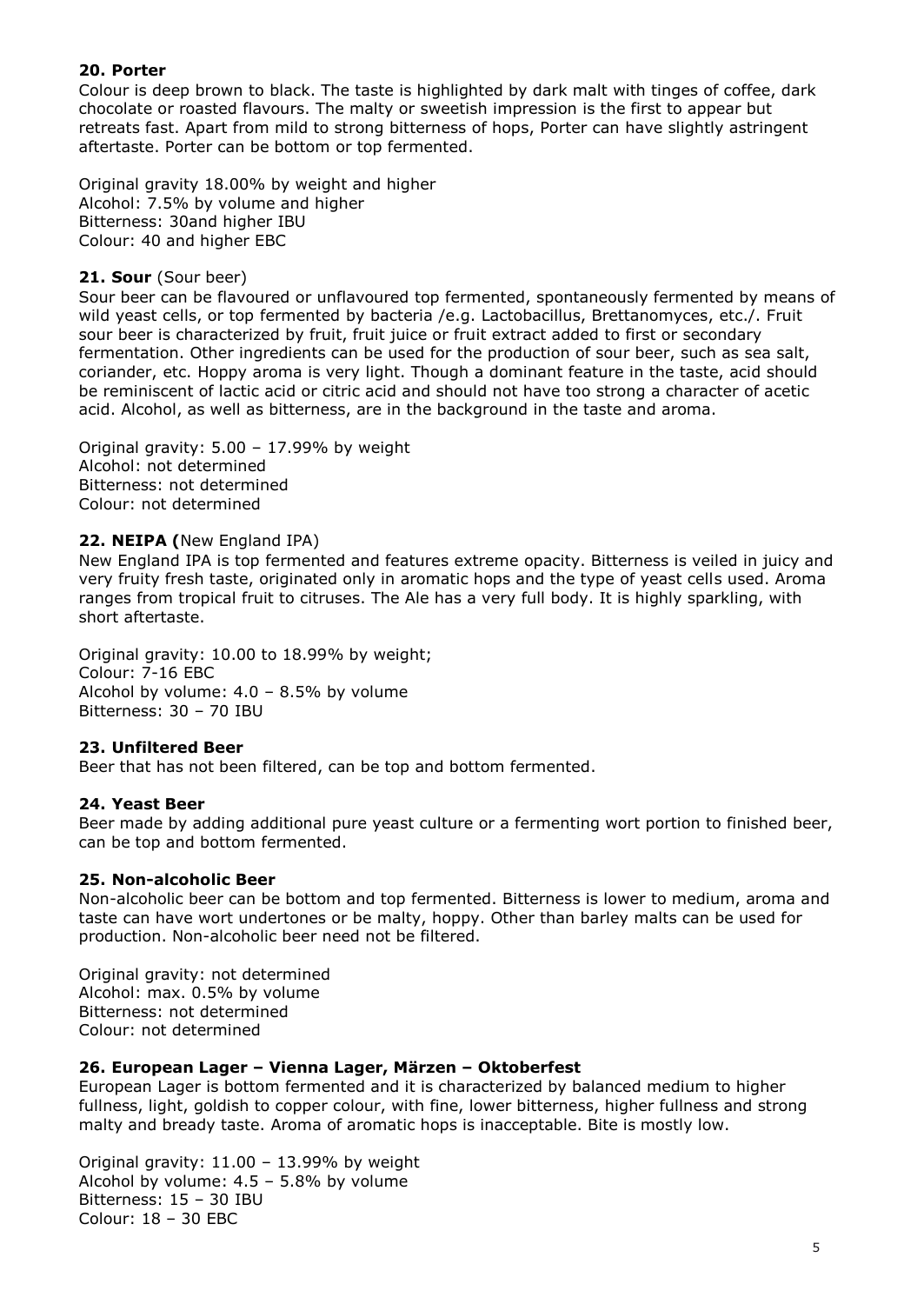# **27. Shandy**

Beverage made by mixing beer with a soft drink or a concentrate used for preparation of nonalcoholic drinks and sparkling water.

Original gravity: not determined Alcohol by volume: min. 0.5% alc. Bitterness: not determined Colour: not determined

## **28. Flavoured Beer**

Beer made with added flavourings, dietary supplements, food or ingredients with their own aroma, spirits and other alcoholic beverages. The ABV derived from spirits and other alcoholic beverages must not exceed the ABV of the original beer.

Original gravity: not determined Alcohol by volume: min. 0.5% by volume Bitterness: not determined Colour: not determined

#### **29. Light Draft Beer from Microbreweries**

Light Draft Beer has lower to medium fullness. Bitterness is lower to medium, aroma can be slightly ester, hops and malty. Level of diacetyl is very low to low. Bitterness should be balanced in the taste, with lower fullness and higher bite. Draft beer is bottom fermented.

Original gravity: 7.00 to 10.99% by weight; Colour: 7 - 16 EBC Alcohol by volume: 2.0 – 4.9% by volume Bitterness: 15 – 30 IBU

#### **30. Pale Lager from Microbreweries (11% by weight)**

Pale Lager is characterized by balanced medium to higher fullness, and light to goldish colour. Its typical features include fine, distinct and higher bitterness; hoppy aroma is desired in the taste and can be accompanied by malty and mild yeasty tones. Level of diacetyl is very low to low. The pure taste should show dominant and balanced bitterness with medium to higher fullness and high bite, grainy and yeasty taste is acceptable. The Lager is bottom fermented.

Original gravity: 11.00 – 11.99% by weight Alcohol by volume: 4.5 – 5.2% by volume Bitterness: 20 – 40 IBU Colour: 8 – 16 EBC

#### **31. Pale Lager Premium from Microbreweries (12% by weight)**

Pale Lager Premium is characterized by balanced medium to higher fullness and light golden to light amber colour. Typically, it has fine, medium to higher bitterness, hoppy aroma in the taste is desired and can be complemented by malty or fine yeasty tones. Level of diacetyl is very low to low. The taste should be dominated by distinctive and balanced bitterness with medium to higher fullness and higher bite, grainy a yeasty taste is admissible. The Lager is bottom fermented.

Original gravity: 12.00 – 12.99% by weight Alcohol by volume: 4.5 – 5.2% by volume Bitterness: 20 – 40 IBU Colour: 8 – 16 EBC

#### **32. Strong Light Beer from Microbreweries**

Bottom fermented, full body and well-balanced bitterness and a higher alcohol content, which should not be dominant in the overall impression. Of yellow to light amber colour. Hoppy aroma can be distinctive with fine yeasty, fruit and ester tones. The taste should be dominated by unique malty suppleness in harmony with medium to higher bitterness and pleasant finish. A very low-level of diacetyl is acceptable.